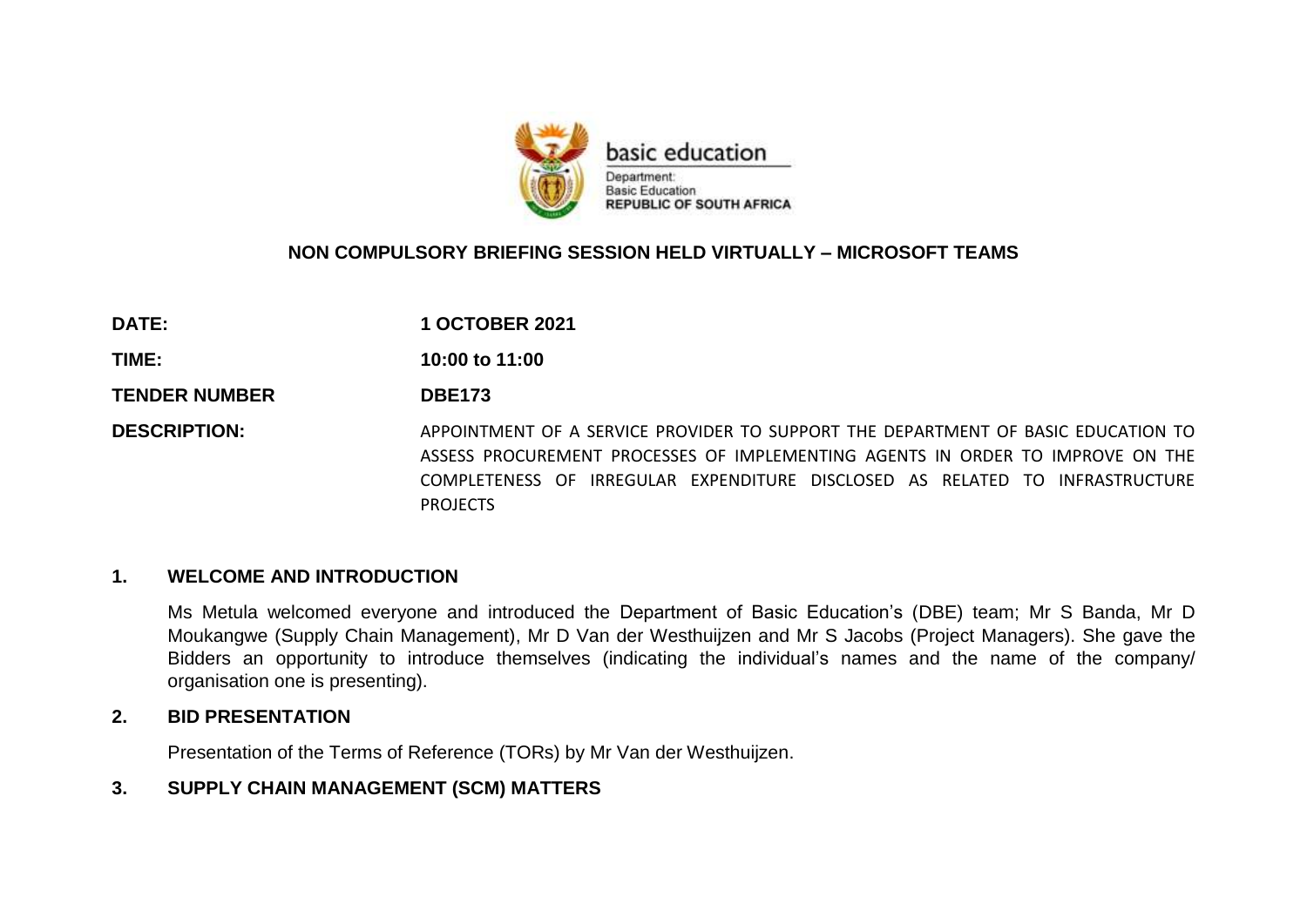The SCM indicated that:

- The briefing session is non-compulsory as indicated in the Tender advert. Non-attendance to the briefing session does not lead to disqualification of the Bidders' proposal/s.
- The tender is closing on **18 October 2021 at 11:00**. A bid which is submitted after 11:00 will be regarded as late and will not be considered by the DBE.
- The discussions during the briefing session and the questions raised after the briefing session will be consolidated, responded to and uploaded on the Department's website [\(www.etenders.gov.za\)](http://www.etenders.gov.za/) eTender Portal [\(www.etenders.gov.za\)](http://www.etenders.gov.za/) where the tender advert and documents are published. Bidders can still forward the clarity seeking questions regarding the bid until seven days before the tender closes which will be 11 October 2021 at 16:00 (as indicated in the tender advert). The questions should be directed to [Tenders@dbe.gov.za.](mailto:Tenders@dbe.gov.za)
- Bidders must read the Mandatory Requirements carefully as listed in the TORs and ensure that they respond as required.

### **4. QUESTIONS RAISED AND RESPONSES PROVIDED (during the briefing session)**

| No. | <b>Question raised</b>                                                                                                                                                                                                   | <b>Response/ clarity</b>                                                                                                                                                                                                                                                                                                                                                        |  |
|-----|--------------------------------------------------------------------------------------------------------------------------------------------------------------------------------------------------------------------------|---------------------------------------------------------------------------------------------------------------------------------------------------------------------------------------------------------------------------------------------------------------------------------------------------------------------------------------------------------------------------------|--|
|     | a. It was stated that there are 1 500 projects ranging across<br>the nine provinces. Are the SCM documents relating to<br>these projects spread across the provinces or they are in<br>Gauteng or at various IA Offices? | a. In the case where the DBE has directly contracted, the<br>documents will be available in the DBE Offices. In case<br>where an implementing agent has contracted on behalf<br>of the DBE, the procurement documents will be at the<br>offices of the implementing agent (e.g Coega<br>Development Corporation the documents will be at their<br>offices in the Eastern Cape). |  |
|     | b. How many financial years do those 1 500 projects relate to?                                                                                                                                                           | b. The 1 500 refers to the number of current projects. On<br>ASIDI, there are about 3 000 projects spread over about<br>10 years. On SAFE, there are about 3000 projects<br>spread over 3 years.                                                                                                                                                                                |  |
| 2.  | On the qualifications' requirements for Infrastructure Procurement                                                                                                                                                       | A Master's degree in any of the built environment disciplines                                                                                                                                                                                                                                                                                                                   |  |
|     | Specialist, there is a Master's Degree in Built Environment or                                                                                                                                                           | (e.g Architect, Engineer, Quantity Surveyor, Town Planner or                                                                                                                                                                                                                                                                                                                    |  |
|     | Bachelor's and Honours Degree in Built Environment, National                                                                                                                                                             | <b>Construction Project Manager).</b>                                                                                                                                                                                                                                                                                                                                           |  |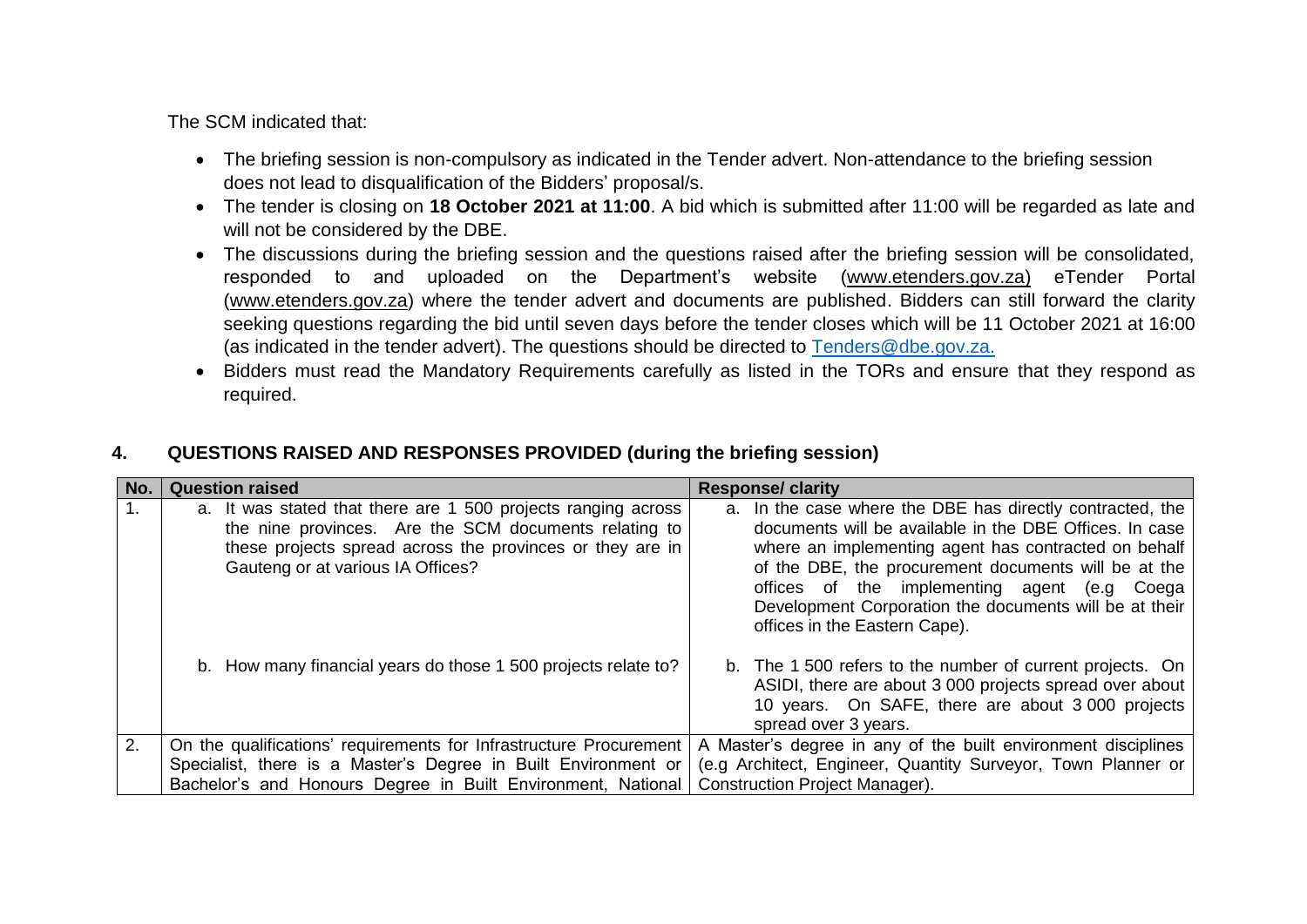|    | Diploma in Built Environment; explain more on what Master's or<br>Bachelor's Degree are you looking for?                                                                                                              |                                                                                                                                                                                                                                                                                                                                           |
|----|-----------------------------------------------------------------------------------------------------------------------------------------------------------------------------------------------------------------------|-------------------------------------------------------------------------------------------------------------------------------------------------------------------------------------------------------------------------------------------------------------------------------------------------------------------------------------------|
| 3. | a. What is meant by reference letters on paragraph 6.2 of the<br>Terms of Reference?                                                                                                                                  | a. A letter from a client, confirming that the resource<br>successfully completed similar work. A company profile<br>or a letter on your company letter head will not be<br>accepted.                                                                                                                                                     |
|    | b. How many reference letters are required? Would one<br>reference letter be sufficient to accumulate 25 points?                                                                                                      | b. The TOR is clear on this matter. It is not about the<br>number of reference letters. It is about the nature of the<br>expertise and the number of projects.                                                                                                                                                                            |
|    | Is there a specific number of reference letters required for<br>C.<br>Specialist?<br>On Infrastructure<br>Accounting Assistant/<br>Procurement Specialist; the number of reference letters<br>required are mentioned. | c. The TOR is clear on this matter. It is not about the<br>number of reference letters. It is about the nature of the<br>expertise and the number of projects.                                                                                                                                                                            |
|    | Is it a minimum of one reference letter? It is a letter<br>d.<br>confirming the extent of your experience.                                                                                                            | d. The TOR is clear on this matter. It is not about the<br>number of reference letters. It is about the nature of the<br>expertise and the number of projects.                                                                                                                                                                            |
| 4. | Should the rates quoted include any disbursements for travelling to<br>different offices if required to travel to IA Offices:                                                                                         | The response was not provided in the meeting.                                                                                                                                                                                                                                                                                             |
|    |                                                                                                                                                                                                                       | a. Hourly rates should not include any allowance for<br>disbursements.<br>b. An allowance for disbursements will be included in the<br>order value of the successful tenderer.<br>c. Disbursements will be claimed in accordance with the<br>latest rates published by the Department of Public Works<br>and the Department of Transport. |
| 5. | Will the Presentation slides be shared?                                                                                                                                                                               | Yes                                                                                                                                                                                                                                                                                                                                       |
| 6. | Can the Engineers be leaders in the team or it should be the<br>Chartered Accountants who lead the team?                                                                                                              | DBE has no preference.                                                                                                                                                                                                                                                                                                                    |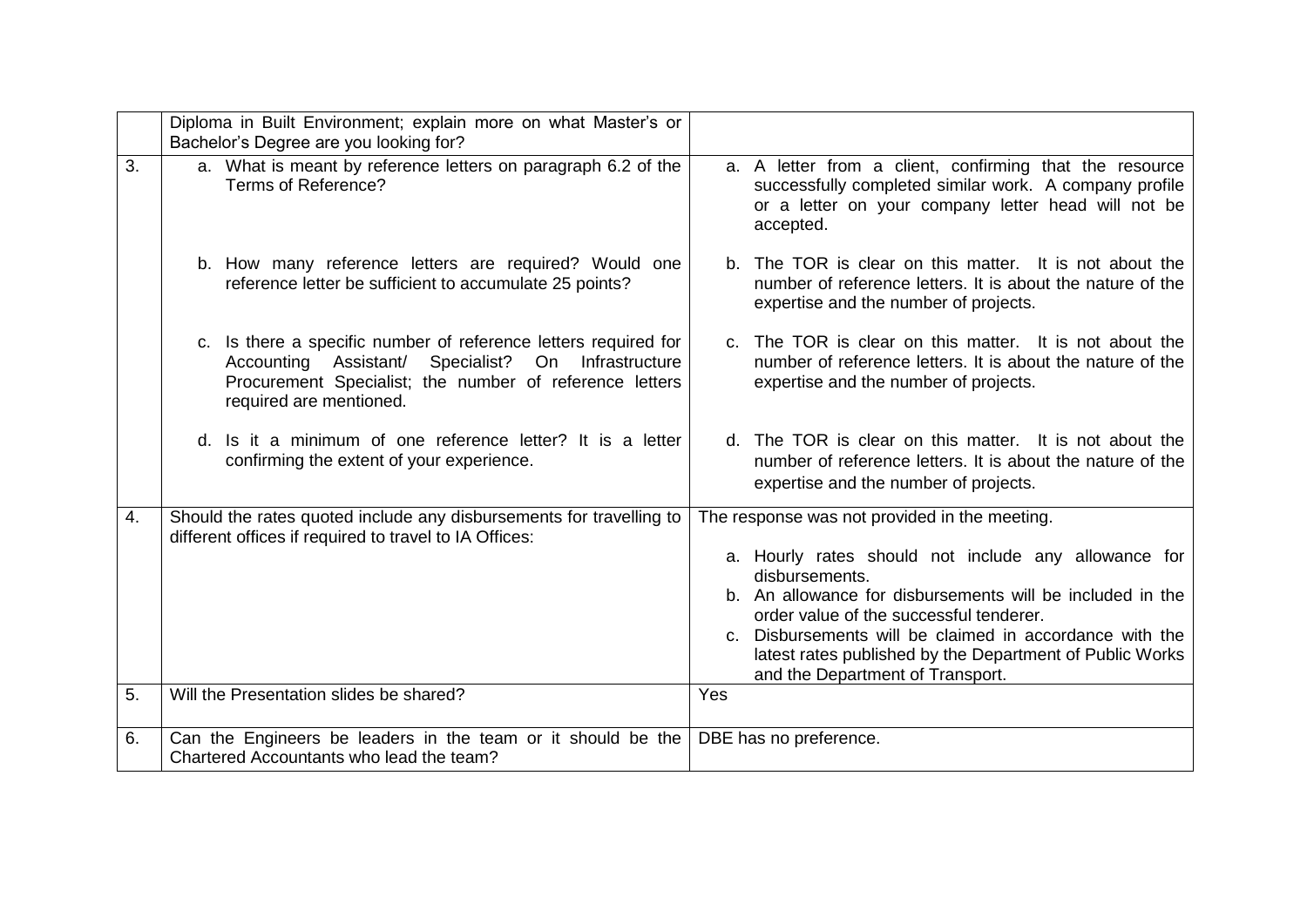|     | Can a single person bid or you want a team of 4 Specialists?                                                                                                                                                 | DBE will appoint a service provider for the full team.                                                                                                                               |
|-----|--------------------------------------------------------------------------------------------------------------------------------------------------------------------------------------------------------------|--------------------------------------------------------------------------------------------------------------------------------------------------------------------------------------|
| -8. | Attending the session a bit late, will it be a problem?                                                                                                                                                      | The briefing session is not compulsory.                                                                                                                                              |
| 9.  | Is it possible to share the details of the exact scope of work to be  <br>done at this point?                                                                                                                | It is not possible at this point to have the full scope of work<br>because you do not know what you will find. For this reason,  <br>DBE opted for a staged approach (see slide 13). |
| 10. | The hours are kept at 2 000 at this moment; if during assessment  <br>there is a realisation that there will be more hours needed (more<br>than 2 000) will it be possible to negotiate hours or timeframes? | The 2 000 hours will be used for tender evaluation purposes.<br>The actual hours will depend on the actual workload and may<br>be more or less than 2 000 per resource.              |

## **5. CONCLUSION**

Bidders were reminded:

- To be mindful of the tender closing date as indicated in the Tender advert.
- That they can still ask questions until 11 October 2021 at 16:00; questions should be directed to [Tenders@dbe.gov.za.](mailto:Tenders@dbe.gov.za)

Ms Metula thanked the Bidders for attending the briefing session and wished them well with the preparation and submission of their bids.

The session was adjourned.

## **6. QUESTIONS RAISED (after the briefing session) AND RESPONSES PROVIDED**

| No. | <b>Question raised</b>                                                                          | <b>Response/clarity</b>                                                                                 |
|-----|-------------------------------------------------------------------------------------------------|---------------------------------------------------------------------------------------------------------|
|     | Please indicate which of the following two resourcing models are<br>acceptable:                 |                                                                                                         |
|     | Loaned staff/secondment<br>a<br>The resources will work under the management and supervision of | a. DBE will appoint a service provider. The service<br>provider will assume full responsibility for the |